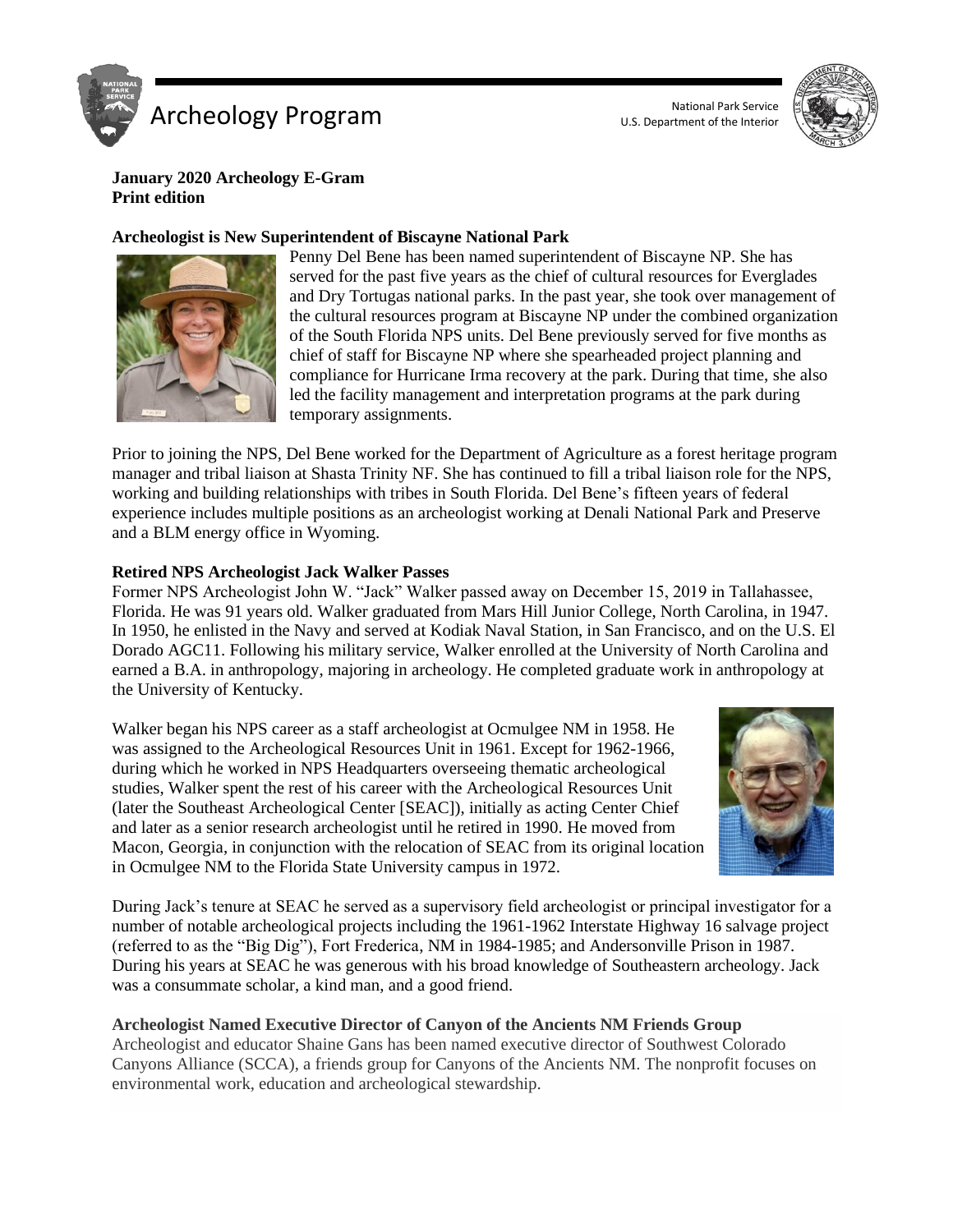Gans has a graduate degree in museum studies, a background in anthropology and archeology, and experience with education and public outreach programs. One of her goals in her new position is to emphasize the ancestral connection of archeological sites with current Native American tribes.

SCCA runs site stewardship programs, monitors wilderness study areas, conducts archeological education training for teachers, hosts volunteer work days and provides monument and museum tours for local students. It relies on a board of directors and 80+ trained volunteers to fulfill their mission. In 2020, it anticipates 1,000 local students in grades K-12 will participate in the tours. SCCA utilizes materials developed by BLM Project Archeology to train teachers in curriculum and project-based learning. The workshops are open to any licensed teacher.



# **NPS Archeologist Aids Tallahassee to Locate Enslaved Cemetery**

NPS Southeast Archeological Center archeologist Jeffry Shanks carried out research to confirm that a cemetery of enslaved people lies beneath Tallahassee's Capital City Country Club golf course. After scanning 7,000 square meters of the golf course using ground-penetrating radar and two cadaver-sniffing dogs, Shanks concluded that subsurface anomalies at the country club are indeed graves. Rows of rectangular depressions along the 7th fairway are sunken graves of enslaved people who resided on a 19<sup>th</sup> century cotton plantation that encompassed the land of the present day golf course. Tallahassee was the center of Florida's plantation economy prior to the Civil War and had the state's highest concentration of enslaved people. Three of every four Leon County inhabitants were enslaved.

The country club is located on land owned by the Houstouns family. From the early 1800s through the Civil War, the family operated a 500-acre plantation. In modern times the land has been parceled out to developers who transformed fields into an expanse of strip malls and residential neighborhoods.

It is instructive to consider this discovery in light of a recent article by Ryan Seidemann and Christine Halling in the October 2019 American Antiquity (Landscape Structural Violence: A View from New Orleans' Cemeteries). They argue that cemetery erasure is an example of "landscape structural violence," where the government or dominant society destroys, obscures, or removes a cemetery without consulting the descendent community. These actions deprive descendants of access to graves of their relatives and the comfort and communication such contact provides. A Florida state task force two decades ago estimated that there could be as many as 1,500 unmarked African American cemeteries across the state.

# **St. Augustine Lighthouse Archaeological Maritime Program, Inc, Receives NPS Grant**

The St. Augustine Lighthouse Archaeological Maritime Program, Inc. (LAMP) received a \$499,999 grant for the First Coast Maritime Archaeology Project: Hurricane Irma Damage Assessment and Mitigation Strategy. The award is part of a Hurricane Irma NPS Subgrant from the Department of State's Division of Historical Resources. The NPS provides funding for the program pursuant to its Hurricane Harvey, Irma and Maria Emergency Supplemental Historic Preservation Fund Grant Program.

"The purpose of the grant is to allow museum archeologists to assess and mitigate damage caused by Hurricane Irma at eight previously investigated shipwreck and shoreline sites," said Nicholas Budsberg, a LAMP archeologist. The research funded by this grant will also allow archaeologists to re-investigate at least six offshore shipwreck sites along with two additional maritime sites located in the river bottom and tidal zone of the Tolomato River and Robinson Creek.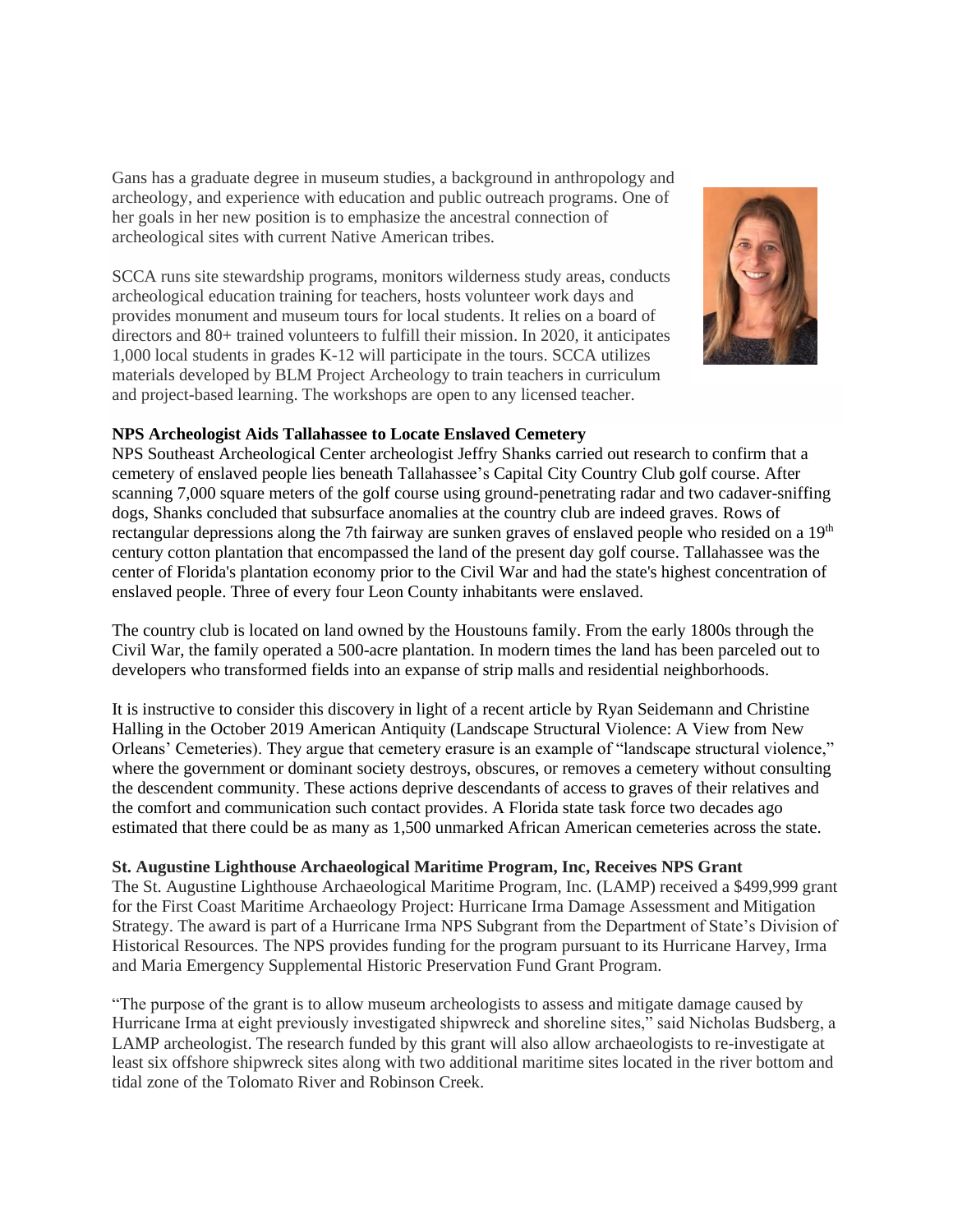The team will produce 3D models of the sites as they map the sites. This will provide opportunities to locate and document other shipwrecks and cultural heritage. It will also aid educational programming at the museum.

The St. Augustine Lighthouse & Maritime Museum is dedicated to preserve, present and keep alive 500 years of maritime heritage in the nation's oldest port. The museum holds over 19,000 artifacts and archival documents. The grant will aid efforts to establish the Oldest Port National Heritage Area.

LAMP is the nonprofit research arm of the St. Augustine Lighthouse & Maritime Museum.

*By Staff, St. Augustine Herald Tribune*

# **Site Destruction in North Cascades National Park**

The NPS is investigating the desecration of an archeological site in North Cascades NP. Over the summer, evidence of digging was found at the Newhalem Rock Shelter camp used by the ancestors of the Upper Skagit Indian Tribe. According to park records, the shelter was discovered in 1989. After discovery, a short trail and a viewing platform were built for park visitors. Tribal members helped with interpretive signs about the tribes' history that are installed at the viewing platform.

The tribe is working with the park on the investigation and offering a \$5,000 reward for information that leads to those responsible. The NPS asks anyone with information to report it to the Investigative Services Branch. Reports can be given by phone or text to 888-653-0009 or emailed to [nps\\_isb@nps.gov.](https://mail.google.com/mail/?view=cm&fs=1&tf=1&to=nps_isb@nps.gov)



**The Federal Archeologist's Bookshelf:** Will be back soon.

#### **Provisions for Cultural Resources in Federal 2020 Appropriations**

The 2020 appropriations bill (H.R. 1865) is the most preservation-friendly spending bill in American history, and contains record spending levels for important historic preservation programs. It also contains policy-related provisions that address issues in DOI management of its agencies and public lands.

The bill allocated to the Historic Preservation Fund (HPF) \$118.6 million for FY 2020. This is an all-time record high, and tops last year's amount by \$16 million. In 2015, the total for the HPF was \$56.4 million, so this year's level represents an increase of more than 110% in five years. State and Tribal Historic Preservation Offices and Save America's Treasures all saw substantial increases. Another account that saw a huge upturn in funding was NPS line-item for construction, to pay for major projects at national parks and historic sites. It received a total of nearly \$283 million, which is an increase of 350% in just five years. NPS cultural resource programs, American Battlefields Acquisition Grants, the National Heritage Areas program, and the BLM Cultural Resources program each received increases.

On the policy side, the bill contains language calling upon the NPS to withdraw its proposed changes to federal regulations regarding the nomination of properties to the National Register of Historic Places. It also prevents the BLM from using funds in FY 2020 to conduct oil and gas leasing activities within 10 miles of the Chaco Culture NHP, until a cultural resources investigation—to be carried out by the Assistant Secretary of Indian Affairs—is completed. The bill includes \$1 million for the study.

*From report by Joe Watkins, President, Society for American Archaeology*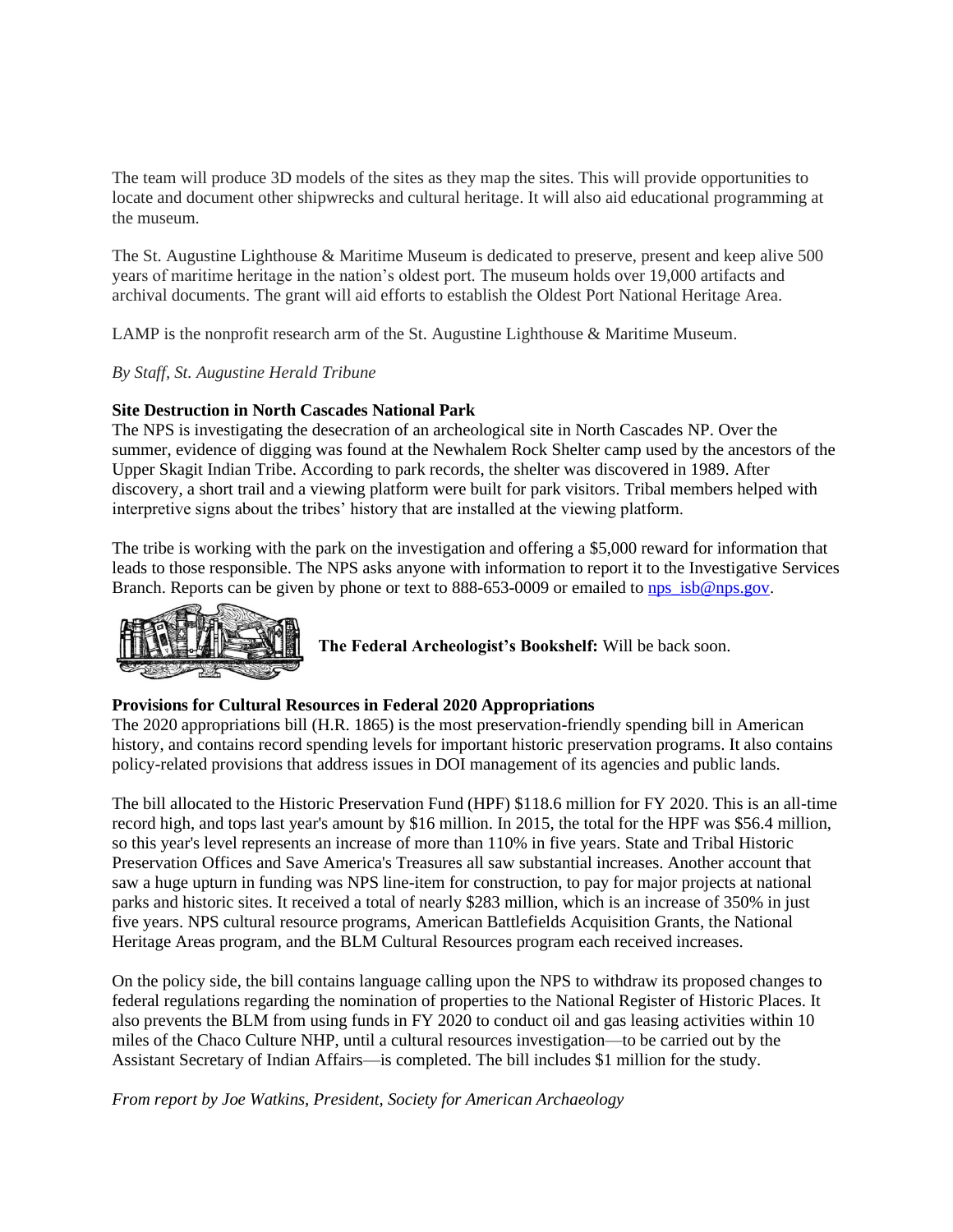# **Ozark National Scenic Riverways to Eliminate Feral Swine to Protect Archeological Sites**

Ozark NSR is proposing a temporary closure on the taking, pursuing or releasing of feral swine within the park. The closure would support interagency efforts to eliminate feral swine in Missouri. This is a cooperative effort by a number of agencies and organizations, including USFS, Missouri Department of Conservation and Department of Agriculture, and USDA Animal Plant and Health Inspection Service. It is a crucial step in meeting the goals of the Missouri Feral Hog Elimination Partnership.

Feral swine are extremely destructive. They pose a growing threat to private landowners and to cultural and natural resources on public land. Sensitive ecosystems and irreplaceable archeological sites are vulnerable to their impact. "This closure to hunting of feral hogs within Ozark National Scenic Riverways is a positive step toward eliminating them from the park and from the state," said Acting Superintendent Russ Runge. "Protecting the park's valuable natural and cultural resources from destruction is a top priority."

The proposal for temporary closure is available for public review and comment on the Planning, Environment and Public Comment website at [parkplanning.nps.gov/ozar.](http://parkplanning.nps.gov/ozar) The proposal will be open for comment from January 22 to February 11.

# **GRANTS AND TRAINING**

# **John L. Cotter Award- Call for Nominations**

The John L. Cotter Award for Excellence in NPS Archeology honors the long and distinguished career and pioneering contributions of Dr. Cotter. The award recognizes the archeological accomplishments of NPS staff or a partnership researcher within a unit or units of the National Park System. Please submit nominations for professional achievement or project excellence by March 13, 2020.

Guidelines and the 2020 nomination form can be found at: [https://drive.google.com/open?id=18YSRJZ0iLZWmm5RrwZtVC7hp\\_5\\_obNCz](https://drive.google.com/open?id=18YSRJZ0iLZWmm5RrwZtVC7hp_5_obNCz)

**Contact:** Adam Freeburg, committee chair (adam freeburg@nps.gov)

# **Schoodic Institute Offers Workshop on Citizen Science for Cultural Resources.**

Citizen science is advancing research and learning across multidisciplinary fields. It can be a valuable way to connect people to places and cultural heritage, and to cultivate stewardship. Schoodic Institute is offering a free hands-on workshop for designing citizen science project(s). Workshop topics include:

- Defining project goals
- Ten principles of citizen science
- Identifying resources—what kind of help do you need and who can help? Will your project need
- buckets, GPS handhelds, cameras, masks and snorkels?
- Data management—how do we align data collection with goals, and volunteers?
- Volunteers—what are you asking volunteers to put in, what are they getting out, and how will
- you know if that's what they really get out of your project?
- Pitching your citizen science project—every project needs a pitch; we'll help you refine yours.

The workshop is designed for resource managers, interpretation and education professionals, cultural heritage stewards, and scientists with national, state, and local parks, tribes, towns, and nonprofit organizations. The institute's goals are to deepen understanding of citizen science, to broaden the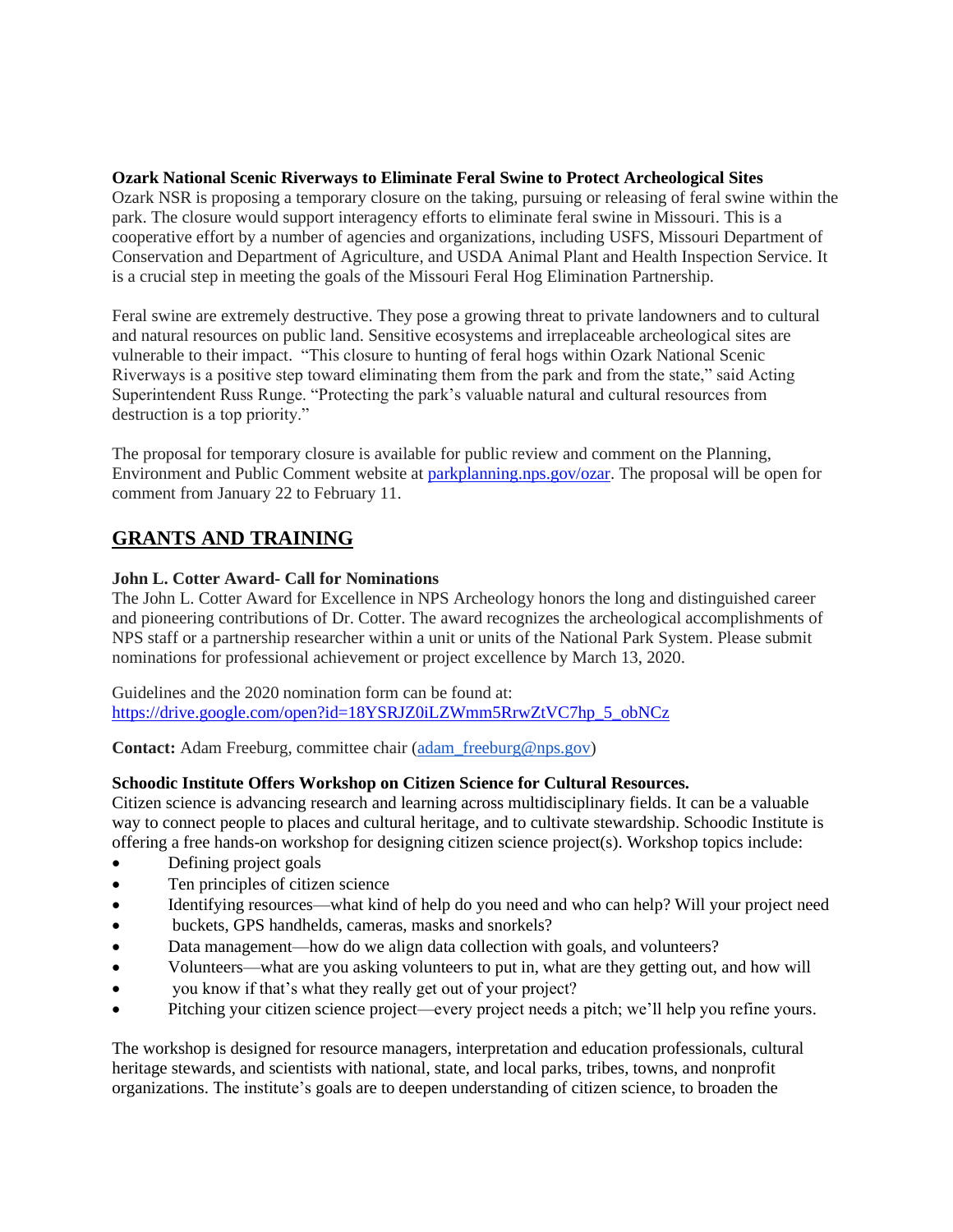community of citizen science practitioners, and increase public engagement in science at national parks and other protected areas.

The workshop will be held March 3-5, 2020, South Florida Natural Resources Center, Homestead, Florida. Schoodic Institute will cover all expenses for room and board. Participants are responsible only for transportation costs.

The workshop is limited to 25 participants, pending total funding. Teams of two to five people are encouraged to apply, but individuals are more than welcome! Applications for the workshops will be accepted on a rolling basis. Selected participants will be notified well prior to the workshop so that they can make any necessary travel plans.

#### To apply, go to<https://forms.gle/18XVhShRoMrAzqGm8>

**Contact:** Hannah Webber, [hwebber@schoodicinstitute.org,](mailto:hwebber@schoodicinstitute.org) 207-412-8689.

#### **National Park Service and National Park Foundation Offer Women In Parks Grants**

The NPS and the National Park Foundation request proposals for the Women In Parks Innovation and Impact Grant program funded by the National Park Foundation. The Innovation and Impact Grants support projects and programs with a more comprehensive American narrative that includes the voices of women whose vision, tenacity, and resilience moved them to climb mountains, take down barriers, shape history, protect the environment, and lead social movements. The initiative increases awareness about the 19th Amendment's centennial and the women who continue to shape our world.

A total of up to \$300,000 is available. Grant requests may not exceed \$25,000 per application; there is no minimum threshold and only one grant request may be submitted per park or regional program office. Parks and programs are encouraged to submit proposals for a wide range of projects including (but not limited to) women's history research, interpretation or program delivery; expanding women's representation in diversity, equity and inclusion initiatives; preservation and access to women's history collections; internships that support the 19th Amendment centennial/women in parks activities; scientific/technical activities led by female NPS staff; or other highlights of women NPS trailblazers.

The best proposals will 1) promote meaningful engagement regarding women's histories and the 19th Amendment between and among NPS parks and programs and the public; 2) leverage existing programs, relationships, and resources within the NPS and 3) collaborate with local community organizations, educational institutions, partners, other NPS parks and programs, and/or engage volunteers.

**Contact**: Karen Lee at 202-796-3114, [klee@nationalparks.org](mailto:klee@nationalparks.org)

# **NAGPRA Grants Now Available for FY20**

The National NAGPRA Program is currently accepting applications for the Consultation/Documentation and Repatriation grant programs. Deadlines to apply are February 14, 2020, for Consultation/Documentation and April 10, 2020 for Repatriation grants.

For more information, go to [https://www.nps.gov/subjects/nagpra/grant-opportunities.htm.](https://www.nps.gov/subjects/nagpra/grant-opportunities.htm)

**Contact:** Sarah Glass, Notice and Grant Coordinator, National NAGPRA Program, 202-354-2201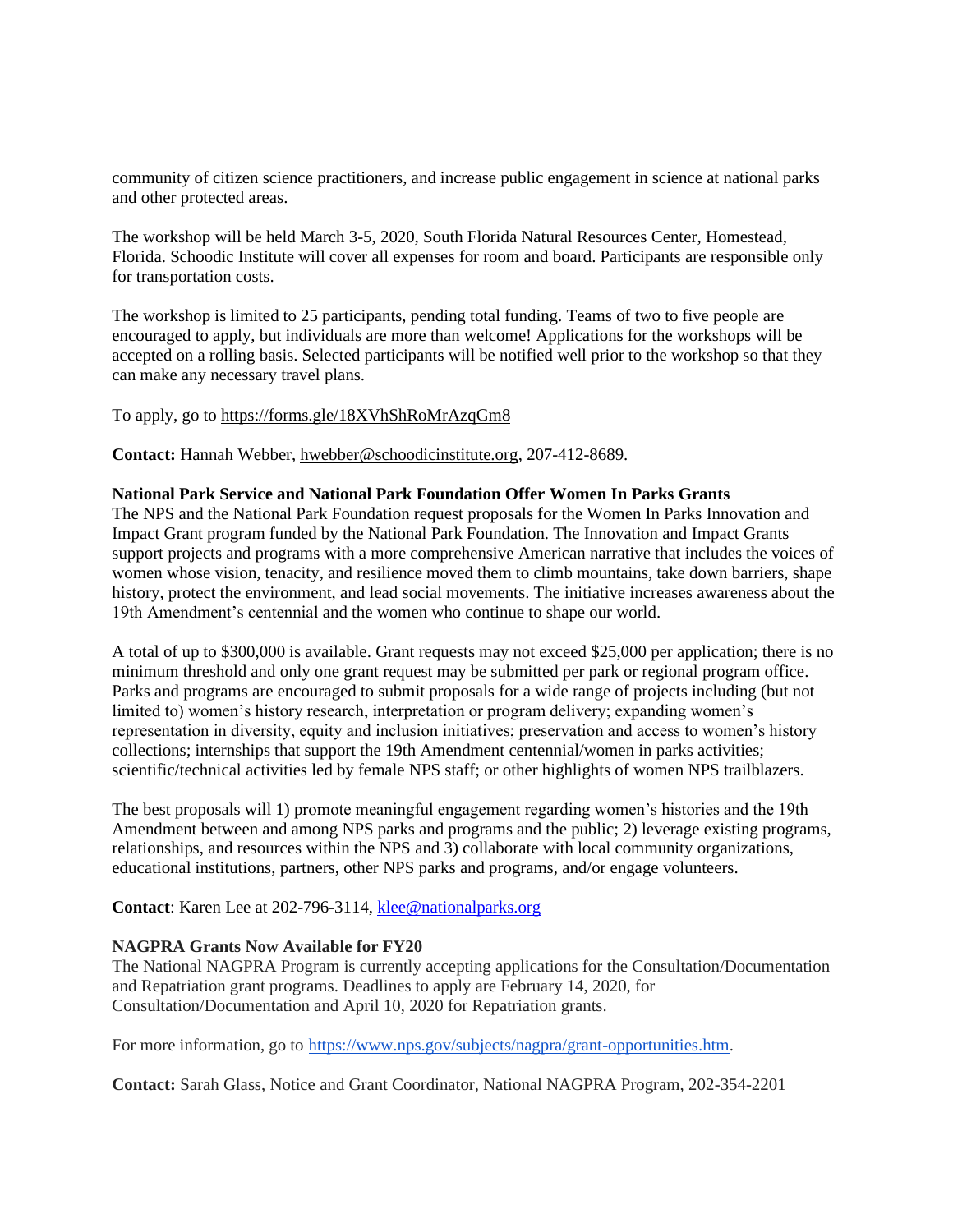#### **Wilderness Training**

The NPS Wilderness Stewardship Division will offer **Preservation of Wilderness Character Training**  on May 5-7, 2020 (with travel on May 4 and May 8) in Baraboo, WI, with a site visit to Aldo Leopold's historic property. The target audience for this training includes wilderness coordinators, and NPS staff and partners that work in and with wilderness -- including those working in natural and cultural resource management, interpretation, facilities, law enforcement, trails, and administration (in parks, regions, and national offices). Training objectives include:

- Understanding the mandates of the Wilderness Act and NPS policy regarding preservation of wilderness character.
- Understanding and applying the nationally standardized definitions of the qualities of wilderness character as derived from the Wilderness Act.
- Learning about the wilderness character "building blocks" including wilderness character narratives, baseline assessments, and ongoing monitoring.
- Integrating wilderness character preservation into park planning, management, and operations- including application of the Minimum Requirement Analysis (MRA) process.
- Supporting the interagency Wilderness 2020 Vision.

This is a tuition-free course, and thanks to support from WASO Learning and Development, financial aid is available to support travel costs for participants.

Seats will be granted on a first-come, first-served basis, with a final application deadline of March 9, 2020.

# **Contact:** Erin Drake, [erin\\_drake@nps.gov](mailto:erin_drake@nps.gov)

# **Workshop on Archeology of Firearms: Insights into the Human Past**

The NPS National Center for Preservation Technology and Training (NCPTT), the Springfield Armory NHS, and the Friends of NCPTT are sponsoring the Archeology of Firearms. The workshop will demonstrate methods for studying firearms, firearm parts, and ammunition components found in archeological contexts, and the information, analytical techniques, and conceptual approaches used to understand the material residues of guns and investigate human behaviors that involved firearms use.

Start date and time:18 August 2020 at 8:30 am End date and time:20 August 2020 at 4:30 pm

Location: Springfield Armory, NHS, 1 Armory Square, Springfield, MA 01105, meeting will be in the classroom of the museum/visitors center.

Lodging address: Holiday Inn Express, 145 State Street, Springfield, MA 01103 (413) 285-8436. Group Code: Archeology of Firearms (or, AOF) Group rate \$119.00. 17-20 August 2019.

**Contact:** Tad Britt (318) 521-5641 [Tad\\_Britt@nps.gov](http://r20.rs6.net/tn.jsp?f=00170xSefTfmpgTMKasOxJ4Vt_n7pdE6nNQaboelIWVImtr9K3UGNQLJms4MrLc39X6T9bR5WENhr4GJ4EN3fl1_nl81NUvZOYLwbIPgUmAXG7r8K7OE-LI9PyVwH4-aoc5Phol2ZTdv5qg2Z9VBjX8-_V37f1nrS4q32vJ8BMH0kpI9-iu1Jfm998CWcVTPdHgbdAnbi9HjSup8g63LcaqSskgMVfjOJxuBtcWWv4HLArcJquTslGGwDMg4dpoKXEa&c=vA4hii4_D--tex0gF8GAE1fgdX66tMMnyxhT7feuSOgCUVgM5K8N1w==&ch=kaZ93PVS6QPmzih4XlKTQh10cgvfCL1-Wb4cBTRjmwiZS1hDUuOL1A==)

# **SLIGHTLY OFF TOPIC: When Nature Calls in the Backcountry, It's a Problem**

*by Colleen Stinchcombe, Sierra Magazine*

For one day each September in Olympic National Park, if you see a helicopter overhead, it's probably not retrieving an injured hiker. Most likely, the chopper is carrying barrels full of excrement.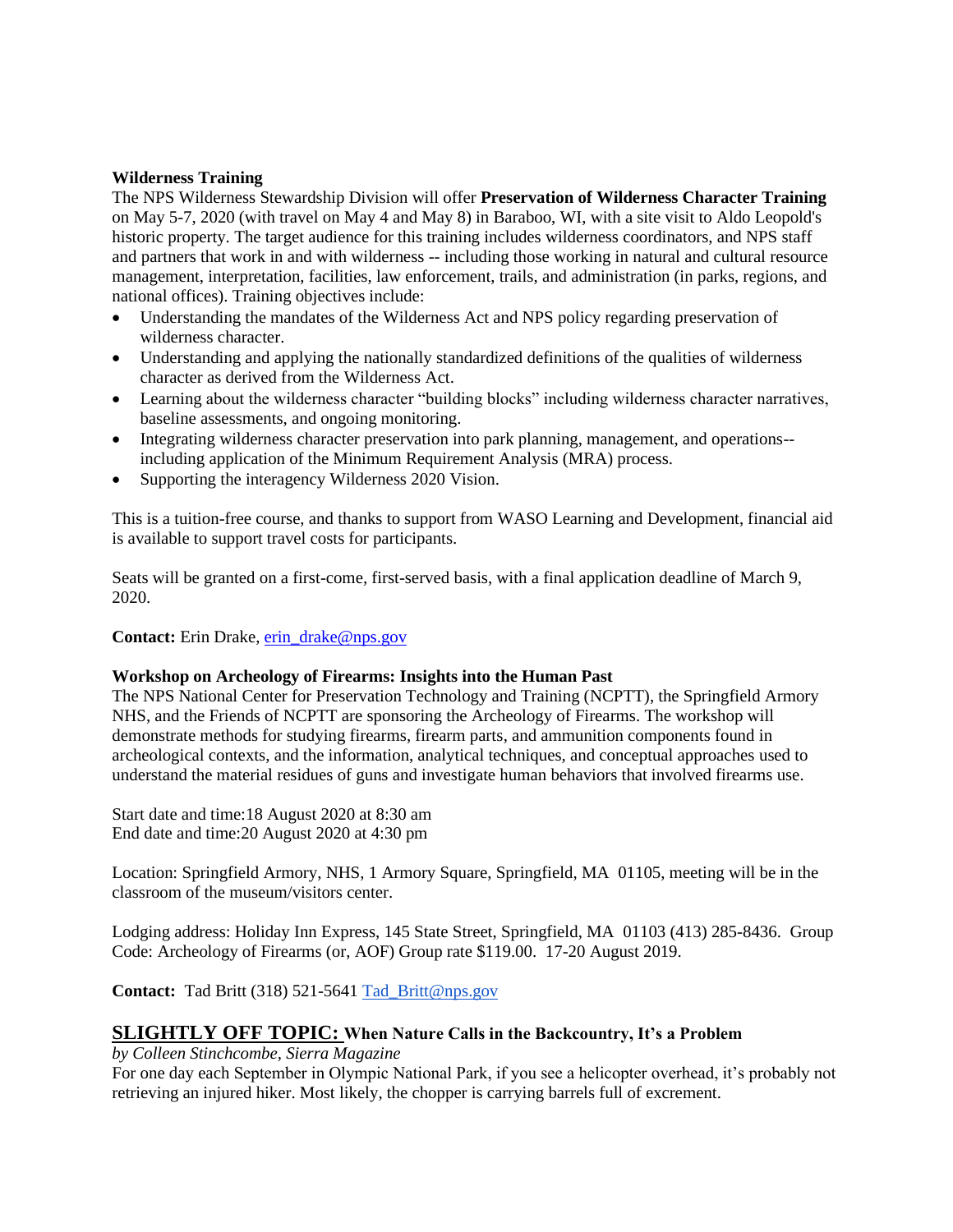

Back country cat hole in potential archeological site. (Photo: mojave2009 at drycyclist dot com)

Like many park systems, NPS struggles to manage ever-increasing numbers of visitors—the national park system as a whole saw 313 million visitors in 2018, up from 281 million in 2010—as well as what those visitors leave behind. Managing the increasing volume of human waste in the backcountry, far from plumbing and flush toilets, is a particular challenge. "I think it's one of the biggest issues . . . right now in the park," says Larry Lack, Olympic's trail program manager.

Often, backcountry visitors are left to find their own spots to squat, but "especially in the high country . . . it's a really fragile plant community. [When] people are wandering all over trying to find a place to go, they're causing damage that can take decades to heal," Lack says.

Pit toilets—large holes in the ground covered by a wooden "throne"—are the most common, lowmaintenance answer to this problem, but on the park's coast, privy spots come at a premium. The beaches in Olympic NP are part of the largest wild coastline in the contiguous U.S., and many contain important Native American archeological sites. The popularity of some areas requires new holes every two or three years. "We can't keep digging holes as fast as they fill up," says Lack. On top of that, it's unclear how long it takes, once buried, for the contents of these holes to decompose—a USFS guide from 1995 suggests it can take years, even decades. Dave Conca, an archeologist and Olympic's cultural resource program manager, says he wouldn't want to set a shovel in the same place for at least half a century.

To alleviate the impact of pit toilets, Olympic has installed eight self-contained vault toilets at the most popular backcountry spots. While these toilets are convenient for visitors, and help prevent damage to delicate park soils, they have their own maintenance issues. Personnel regularly hike 10, 18, or 30 miles and thousands of feet of elevation to clean the toilets, replace vaults, or ready them for removal. What does it take to remove a vault full of human waste? The 35-gallon barrels, which weigh around 200 pounds, must be maneuvered by one or two park workers to hidden locations where visitors won't see them. Later, they'll have to be moved again—often hundreds of yards away—to a spot where a helicopter has enough clearance to fly them out.

But helicopters are expensive (Glacier NP spends \$20,000 a year just to empty the vaults from two remote chalets) and a safety risk. Some parks have begun to explore alternatives to both pit and vault toilets. Tara Vessella, wilderness field coordinator at Rocky Mountain NP, realized digging endless holes for pit